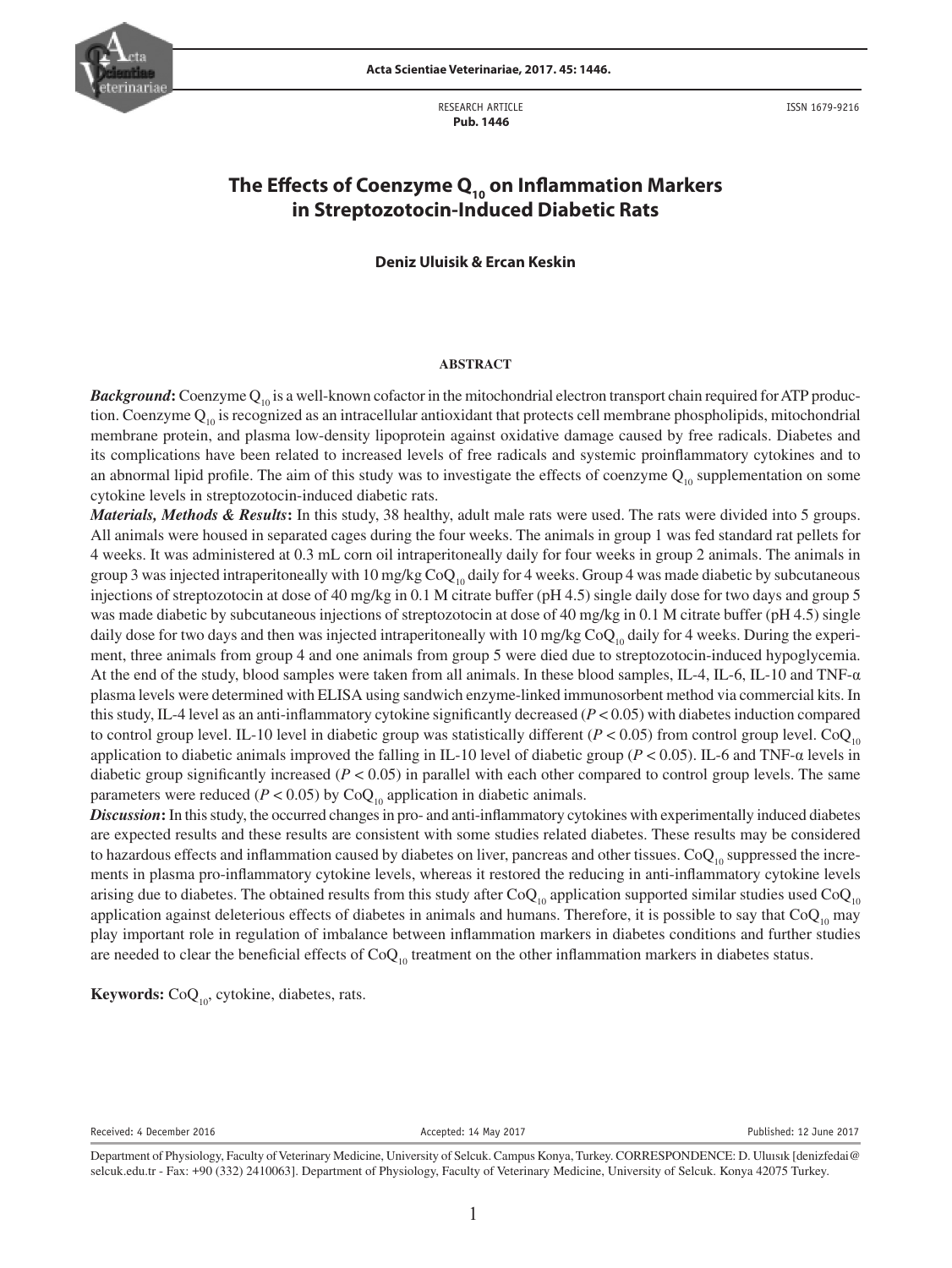**D. Uluisik & E. Keskin. 2017.** The Effects of Coenzyme Q<sub>10</sub> on Inflammation Markers in Streptozotocin-Induced Diabetic Rats. *Acta Scientiae Veterinariae*. 45: 1446.

### **INTRODUCTION**

Type 1 diabetes is an autoimmune disease and characterized with islet β-cells destroying by a response mediated by T lymphocytes that react specifically to one or more β-cell proteins [3]. Type 1 diabetes also is accepted as a Th1-mediated disease and CD4- and CD8-positive T lymphocytes secreting IFN-γ are responsible for β-cell destruction, thus favoring cellular immunity [22]. However, Th1 activities are downregulated by Th2 cells secreting IL-4 and IL-10. In type 1 diabetes conducted animal models, it was reported that increments in Th2 activities prevented autoimmune responses augmented by Th1 cells in diabetes [14,20,23,29]. Rabinovitch [21] reported that cytokines as regulators and mediators of immune responses might have important roles in the pathogenesis of IDDM.

Coenzyme  $Q_{10}$  (Co $Q_{10}$ ) is required for ATP production in the mitochondrial electron transport chain as a well-known cofactor.  $CoQ_{10}$  which is known ubiquinone or ubidecarenone is synthesized endogenously in organisms and can also be received from exogenous food sources [27]. In addition to its important role in cell energy metabolism, the ubiquinol form of  $CoQ<sub>10</sub>$ has potent lipophilic antioxidant effects. This function was accomplished either directly via protecting cellular components from free radicals or indirectly through regeneration of other endogenous antioxidants [4,5]. In experimental studies, it has been demonstrated antioxidant, anti-inflammatory and ATP-regenerative properties of  $CoQ_{10}$  in various diseases such as gastric ulcer, osteoarthritis and diabetes [6,7,15,16].

The study was conducted to determine the effects of coenzyme  $Q_{10}$  on inflammation markers in streptozotocin-induced diabetic rats.

## **MATERIALS AND METHODS**

In this study, 38 healthy, adult male Wistar Albino rats were used. The animals were housed in separated cages during the four weeks experiment and allowed free access to water and standard pellets. Diabetes was induced by subcutaneous injection of streptozotocin1 at a dose of 40 mg/kg daily in 0.1 M citrate buffer (pH 4.5) single daily dose for 2 days. To prevent the streptozotocin-induced hypoglycemia, rats received 5% dextrose solution after 6 h of streptozotocin administration for next 3 days. After 1 week, induction of diabetes was verified by measuring blood glucose level with strips using glucometer

 $(PlusMED Accuro)<sup>2</sup>$  via the tail vein. Animals having a blood glucose level higher than 250 mg/dL were considered diabetic and included in the experiments. The mean weights of all groups were similar. The rats were divided into 5 groups. The animals in group 1 (n  $= 6$ ) were fed standard rat pellets for 4 weeks. It was administered at 0.3 mL corn oil intraperitoneally daily for 4 weeks in group 2 ( $n = 6$ ) animals. The animals in group 3 ( $n = 6$ ) was injected intraperitoneally with 10 mg/kg  $CoQ_{10}$  (Coenzyme  $Q_{10}$ <sup>1</sup> daily for 4 weeks. Group 4 ( $n = 7$ ) was made diabetic by subcutaneous injections of streptozotocin at dose of 40 mg/kg in 0.1 M citrate buffer (pH 4.5) single daily dose for two days and group  $5 (n = 9)$  was made diabetic by subcutaneous injections of streptozotocin in the same way and then was injected intraperitoneally with 10 mg/kg  $CoQ<sub>10</sub>$ daily for 4 weeks. During the experiment, three animals from group 4 and one animals from group 5 were died due to streptozotocin-induced hypoglycemia.

At the end of the study, blood samples were taken from all animals. In these blood samples, IL-4, IL-6, IL-10 and TNF-α plasma levels were determined with ELISA (Biotek  $E Lx800$ )<sup>3</sup> using sandwich enzyme-linked immunosorbent method via commercial kits (Cytokine kits)<sup>4</sup>.

The data were analyzed using one-way ANO-VA (SPSS 17). Differences among the groups were determined by Duncan's multiple range test. Differences were considered significant at *P* < 0.05.

### **RESULTS**

In this study, IL-4 level as an anti-inflammatory cytokine significantly decreased  $(P < 0.05$ ; Table 1) with diabetes induction compared to control group level. Although IL-4 level in diabetic group treated with  $CoQ_{10}$  was found to be higher than diabetic group, this change was not important. IL-10 level in diabetic group was statistically different ( $P < 0.05$ ; Table 1) from control group level.  $CoQ_{10}$  application to diabetic animals improved the falling in IL-10 level of diabetic group ( $P < 0.05$ ; Table 1). IL-6 and TNF- $\alpha$  levels in diabetic group significantly increased (*P* < 0.05 ; Table 1) in parallel with each other compared to control group level. The same parameters were reduced  $(P < 0.05$ ; Table 1) by  $CoQ_{10}$  application in diabetic animals. There are no differences among control, oil and  $CoQ<sub>10</sub>$ groups regarding to IL-4, IL-6, IL-10 and TNF-α levels.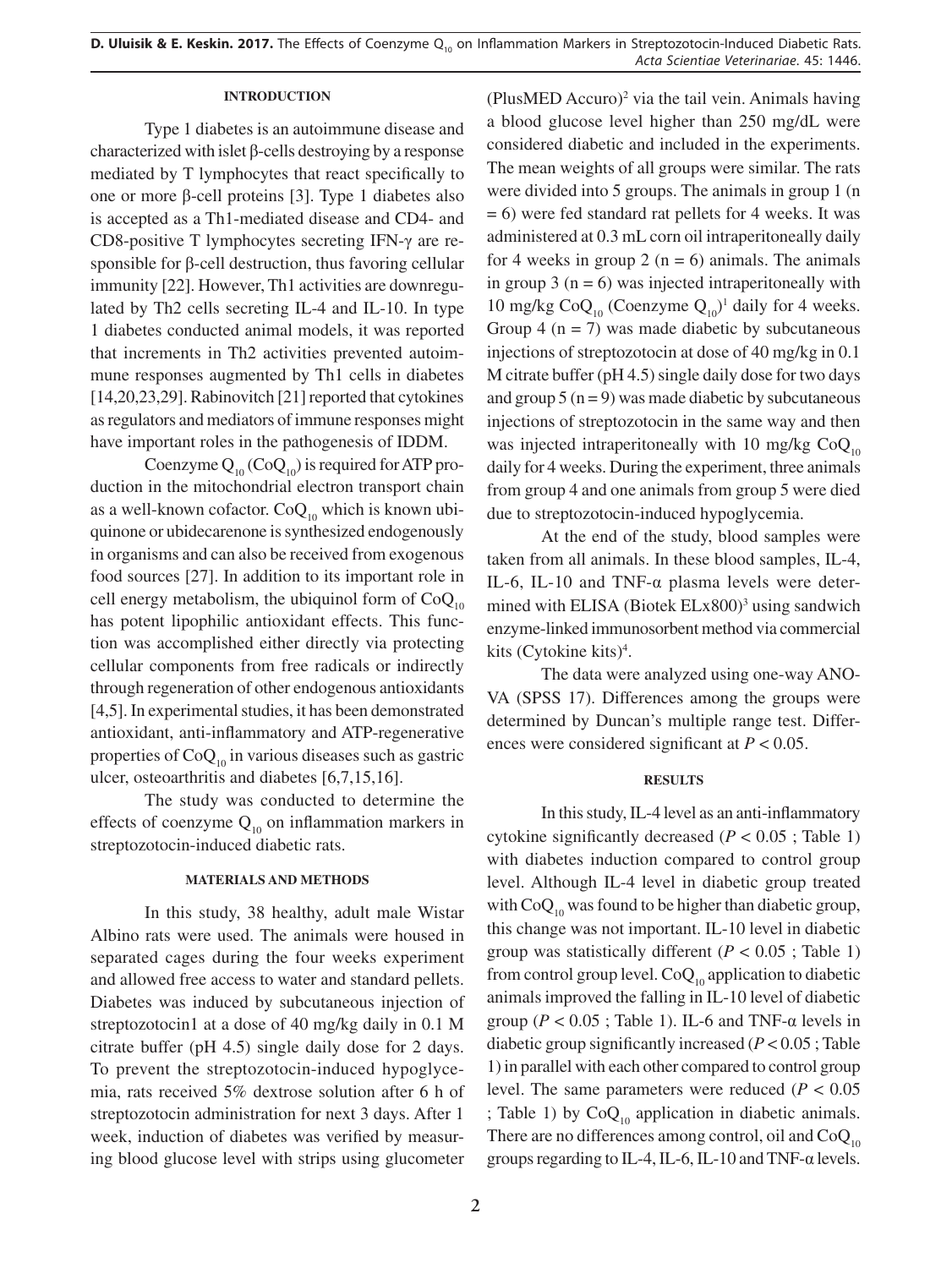**D. Uluisik & E. Keskin. 2017.** The Effects of Coenzyme Q<sub>10</sub> on Inflammation Markers in Streptozotocin-Induced Diabetic Rats. *Acta Scientiae Veterinariae*. 45: 1446.

|         | $\sim$ $\sim$ 10 $\sim$ 10 $\sim$ 10 $\sim$ 10 $\sim$ 10 $\sim$ 10 $\sim$ 10 $\sim$ 10 $\sim$ 10 $\sim$ 10 $\sim$ 10 $\sim$ 10 $\sim$ 10 $\sim$ 10 $\sim$ 10 $\sim$ 10 $\sim$ 10 $\sim$ 10 $\sim$ 10 $\sim$ 10 $\sim$ 10 $\sim$ 10 $\sim$ 10 $\sim$ 10 $\sim$ 10 $\sim$ 10 $\sim$ 10 |                               |                               |                           |
|---------|--------------------------------------------------------------------------------------------------------------------------------------------------------------------------------------------------------------------------------------------------------------------------------------|-------------------------------|-------------------------------|---------------------------|
| Group   | IL-4<br>(pg/mL)                                                                                                                                                                                                                                                                      | IL-6<br>(pg/mL)               | $IL-10$<br>(pg/mL)            | TNF- $\alpha$<br>(pg/mL)  |
| Group 1 | $8.98 \pm 1.19^{\circ}$                                                                                                                                                                                                                                                              | $55.73 \pm 4.81^{\circ}$      | $51.58 \pm 3.65^{\circ}$      | $96.28 \pm 4.03^{\circ}$  |
| Group 2 | $8.52 \pm 0.96^{\circ}$                                                                                                                                                                                                                                                              | $53.52 \pm 5.63^{\circ}$      | $50.53 \pm 3.32^{\circ}$      | $93.67 \pm 4.21$ °        |
| Group 3 | $9.13 \pm 0.63^{\circ}$                                                                                                                                                                                                                                                              | $50.78 \pm 4.31^{\circ}$      | $53.35 \pm 5.22^{\circ}$      | $98.57 \pm 5.76^{\circ}$  |
| Group 4 | $5.89 \pm 0.57$ <sup>b</sup>                                                                                                                                                                                                                                                         | $81.87 \pm 2.48^{\circ}$      | $28.36 \pm 3.65^{\circ}$      | $143.59 \pm 7.63^{\circ}$ |
| Group 5 | $7.52 \pm 0.80$ <sup>ab</sup>                                                                                                                                                                                                                                                        | $68.93 \pm 2.27$ <sup>b</sup> | $39.61 \pm 2.58$ <sup>b</sup> | $123.43 \pm 4.48^b$       |

**Table 1.** Effect of Coenzyme O<sub>10</sub> on plasma IL-4. IL-6. IL-10 and TNF-α levels in streptozotocin-induced diabetic rats (Mean ± SE).

The difference between mean values with different superscripts in the same column is significant at the *P* < 0.05 level. Group 1. control; group 2. oil; group 3.  $CoQ<sub>10</sub>$ ; group 4. diabetes; group 5.  $CoQ<sub>10</sub>$  and diabetes.

#### **DISCUSSION**

Hyperglycemia and hyperlipidemia in diabetes are associated with diminished antioxidant enzymes production and increased formation of reactive oxygen species (ROS) [19]. Excessive ROS provokes inflammation and developed pancreatitis triggers systemic inflammatory response via release of mediators from immune cells [1,18,25]. In consistence with above acknowledgement, we have found the increase in pro-inflammatory cytokines with diabetes compared to control group in our study ( $P < 0.05$ ; Table 1). In our study, the important increases in IL-6 and TNF- $\alpha$ levels with diabetes supported the data noted by Rabinovitch [21].

Several studies reported that anti-inflammatory cytokines (IL-4 and IL-10) have been founded to be decreased or unchanged [2,11,14,21]. In the experiment, IL-4 and IL-10 levels significantly decreased (*P* < 0.05 ; Table 1) in diabetic rats when compared to control group. This result supported the previous reports about the same cytokines obtained from diabetic rats. In diabetic rats IL-10 level showed the significant decrease [2]. Saxena *et al*. [26] have considered diabetes as a metabolic pro-inflammatory disorder that affected highly levels of circulating cytokines via severe hyperglycemia.

In the present study,  $CoQ_{10}$  injection for four weeks to the diabetic animals resulted significantly decreases ( $P < 0.05$ ; Table 1) IL-6 and TNF- $\alpha$  levels compared to diabetic group animals. Our findings are agreement with many studies.  $CoQ_{10}$  significantly attenuated TNF-α level in ulcerative colitis in rats [7]. On the other hand, IL-6 and TNF- $\alpha$  levels were decreased by  $CoQ_{10}$  application in patients with multiple sclerosis [24]. It has been reported that  $TNF-\alpha$  level reverted with administration of  $CoQ<sub>10</sub>$  in rats with acute pancreatitis [18]. These effects of  $CoQ<sub>10</sub>$  on cytokines can be attributed to its anti-inflammatory properties. The anti-inflammatory mechanisms of  $CoQ_{10}$  are exactly unknown [24]. However,  $CoQ<sub>10</sub>$  have free radical scavenging activity and ability to inhibit the activation of NF-KB signaling pathway [8]. In addition, it has been reported that  $CoQ<sub>10</sub>$  have antiinflammatory effects through decrease the release of pro-inflammatory cytokines and COX-2 expression during inflammatory injury [13].

 $CoQ<sub>10</sub>$  application to diabetic animals improved the falling in IL-10 level of diabetic group (*P* < 0.05 ; Table 1) in this study. It has been suggested that high concentration of glycose causes high production of intracellular ROS consequently resulting low production anti-inflammatory cytokines and high production pro-inflammatory cytokines [2,9,17,28]. Thus, the increase IL-10 level with  $CoQ_{10}$  treatment in diabetic group may be considered the antioxidative effects of  $CoQ_{10}$ . Literature reported that  $CoQ_{10}$ treatment provoked the expression of IL-10 in experimental periodontitis rats [10] and that  $CoQ_{10}$ administration boosted the IL-10 level in rats with acute pancreatitis [18]. Our results are in agreement with these studies.

Although the reducing in IL-4 level was alleviated by  $CoQ_{10}$  application to diabetic animals compared with the diabetic group levels, this change was not important. It has been determined that  $CoQ<sub>10</sub>$ supplementation didn't alter IL-4 levels in patient with multiple sclerosis [24]. On the other hand, administration of  $CoQ_{10}$  in neuropathic pain rats led to the decrease in IL-4 level [12].

In summary,  $CoQ_{10}$  application for four weeks in streptozotocin-induced diabetic rats resulted in decreasing levels of pro-inflammatory cytokines and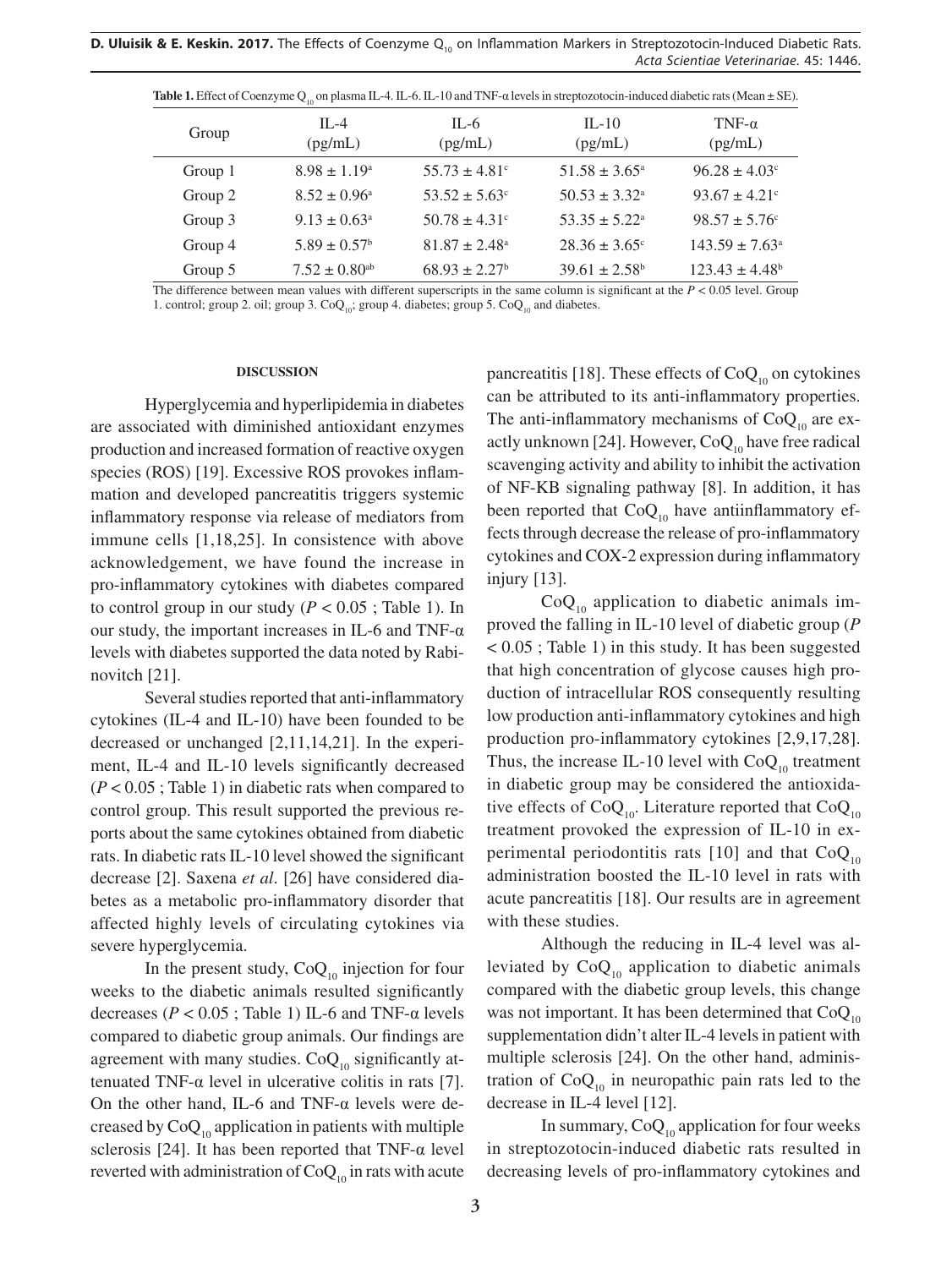**D. Uluisik & E. Keskin. 2017.** The Effects of Coenzyme Q<sub>10</sub> on Inflammation Markers in Streptozotocin-Induced Diabetic Rats. *Acta Scientiae Veterinariae*. 45: 1446.

improved levels of anti-inflammatory cytokines. It may be due to its antioxidant and anti-inflammatory properties, but further studies are needed to elucidate the effects of  $CoQ<sup>10</sup>$  application on inflammation and regulation of cytokines.

MANUFACTURERS 1 Sigma-Aldrich Co. St. Louis, MO, USA.

2 Accuro Lab Co. Ltd. Taiwan.

3 Biotek Instrumentations Inc. Winooski, VT, USA. 4 eBioscience. San Diego, CA, USA.

*Ethical approval***.** All experimental procedures were approved (number 2015/50) by the Ethical Committee of Selcuk University Experimental Medicine Research and Application Center, Konya, Turkey.

*Declaration of interest***.** The authors report no conflicts of interest. The authors alone are responsible for the content and writing of the paper.

### **REFERENCES**

- **1 Abu-Hilal M., McPhail M.J., Marchand L. & Johnson C.D. 2006.** Malondialdehyde and superoxide dismutase as potential markers of severity in acute pancreatitis. *Journal of the Pancreas*. 7(2): 185-192.
- **2 Ahmed H.H., Aly H.F. & Ali S.A. 2015.** Potential impact of CoQ<sub>10</sub> and vitamin E against (STZ) induced metabolic deterioration in the albino rats. *International Journal of Pharmacy and Pharmaceutical Sciences*. 7(11): 176-184.
- **3 Bach J.F. 1994.** Insulin-dependent diabetes mellitus as an autoimmune disease. *Endocrine Reviews*. 15(4): 516-542.
- 4 **Bhagavan H.N. & Chopra R.K. 2007.** Plasma coenzyme Q<sub>10</sub> response to oral ingestion of coenzyme Q10 formulations. *Mitochondrion*. 7: 78-88.
- **5 Crane F.L. 2001.** Biochemical functions of coenzyme Q<sub>10</sub>. *The Journal of the American College of Nutrition*. 20(6): 591-598.
- **6 El-Abhar H.S. 2010.** Coenzyme Q<sub>10</sub>: a novel gastroprotective effect via modulation of vascular permeability, prostaglandin E2 , nitric oxide and redox status in indomethacin-induced gastric ulcer model. *European Journal of Pharmacology*. 649(1-3): 314-319.
- **7 El Morsy E.M., Kamel R. & Ahmed M.A. 2015.** Attenuating effects of coenzyme Q<sub>10</sub> and amlodipine in ulcerative colitis model in rats. *Immunopharmacology and Immunotoxicology*. 37(3): 244-251.
- **8 Fouad A.A., Al-Sultan A.I., Refaie S.M. & Yacoubi M.T. 2010.** Coenzyme Q<sub>10</sub> treatment ameliorates acute cisplatin nephrotoxicity in mice. *Toxicology*. 274(1-3): 49-56.
- **9 Ihara Y., Toyokuni S., Uchida K., Odaka H., Tanaka T., Ikeda H., Hiai H., Seino Y. & Yamada Y. 1999.** Hyperglycemia causes oxidative stress in pancreatic beta-cells of GK rats, a model of type 2 diabetes. *Diabetes*. 48(4): 927-932.
- **10 Jin H.J., Xue Y., Chen G. & Wu Z.Y. 2013.** Effect of coenzyme Q<sub>10</sub> on the expression of tumor necrosis factor-α and interleukin-10 in gingival tissue of experimental periodontitis in rats. *Zhonghua Kou Qiang Yi Xue Za Zhi*. 48(11): 660-663.
- **11 Kallmann B.A., Hüther M., Tubes M., Feldkamp J., Bertrams J., Gries F.A., Lampeter E.F. & Kolb H. 1997.**  Systemic bias of cytokine production toward cell-mediated immune regulation in IDDM and toward humoral immunity in Graves' disease. *Diabetes*. 46(2): 237-243.
- **12 Kandhare A.D., Ghosh P., Ghule A.E. & Bodhankar S.L. 2013.** Elucidation of molecular mechanism involved in neuroprotective effect of Coenzyme Q<sub>10</sub> in alcohol-induced neuropathic pain. *Fundamental and Clinical Pharmacology*. 27(6): 603-622.
- **13 Kim J.M. & Park E. 2010.** Coenzyme Q<sub>10</sub> attenuated DMH-induced precancerous lesions in SD rats. *Journal of Nutritional Science and Vitaminology*. 56(2): 139-144.
- **14 Ko K.S., Lee M., Koh J.J. & Kim S.W. 2001.** Combined administration of plasmids encoding IL-4 and IL-10 prevents the development of autoimmune diabetes in non obese diabetic mice. *Molecular Therapy*. 4(4): 313-316.
- **15 Kucharska J., Braunova Z., Ulicna O., Zlatos L. & Gvozdjakova A. 2000.** Deficit of coenzyme Q in heart and liver mitochondria of rats with streptozotocin-induced diabetes. *Physiological Research*. 49(4): 411-418.
- **16 Lee J., Hong Y.S., Jeong J.H., Yang E.J., Jhun J.Y., Park M.K., Jung Y.O., Min J.K., Kim H.Y., Park S.H. & Cho M.L. 2013.** Coenzyme Q<sub>10</sub> ameliorates pain and cartilage degradation in a rat model of osteoarthritis by regulating nitric oxide and inflammatory cytokines. *Public Library of Science One*. 8(7): e69362.